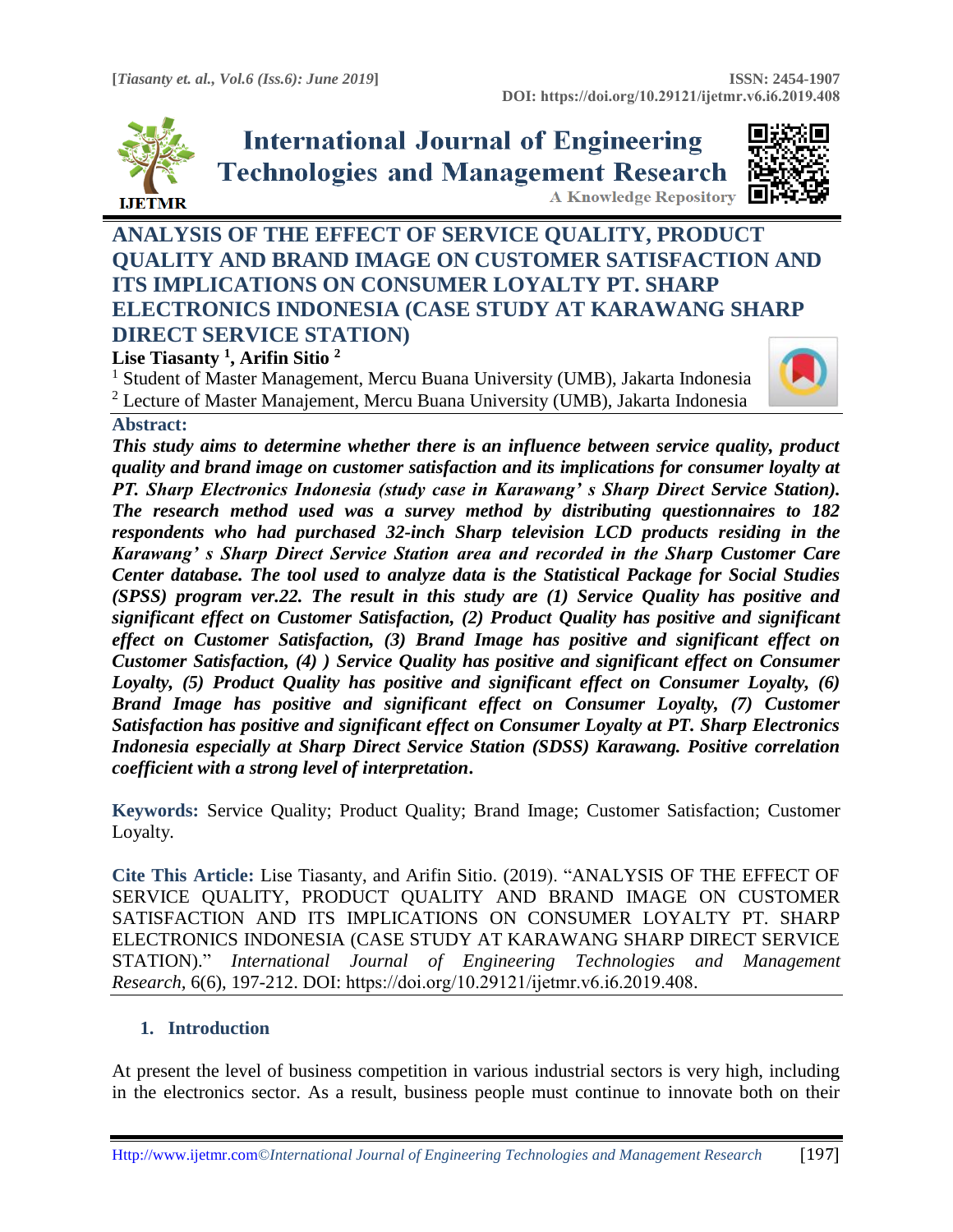products or services to maintain and increase their market share. One of the business people in the electronic industry sector that has a large market share in Indonesia is PT. Sharp Electronics Indonesia (PT. SEID), which is a multinational company from Japan. The product category that has the dominant market share in Indonesia is LCD television. If in 2016 the market share of Sharp brand LCD televisions is only 14.5%, then in 2017 it rises to 18.0% and in 2018 it rises again to 22% [26].

The increase in market share is most likely related to the increase in Sharp customer satisfaction levels both on service quality, product quality or brand image which ultimately has an impact on consumer loyalty to buy sharp products. Nevertheless, based on the results of an internal survey of PT. SEID to consumers who live in the Sharp Direct Service Station area of Karawang for the period March-September 2018, it turns out that the ratio of the level of customer satisfaction tends to decrease. In addition, based on internal report data, it is also known that there are still consumer complaints related to LCD television by 31% compared to other product categories.

Based on the above explanation, it is known that the sales of Sharp LCD televisions tend to increase, but in terms of the level of consumer satisfaction tends to decrease. In order to find out more about the occurrence of this phenomenon, researchers conducted a pre-survey of 34 consumers of PT. SEID in Karawang Sharp Direct Service Station (SDSS Karawang) which has 32 inch LCD television products to find out what are the main factors that influence consumer satisfaction and how the impact on consumer loyalty of PT. SEID.

Based on the results of the pre-survey it is known that the service quality of the company consisting of dimensions of reliability, responsiveness, assurance, empathy and tangibility still cannot provide maximum customer satisfaction. This is indicated by the statement of an average of 48% of consumers who expressed dissatisfaction. In addition, the company has not been able to provide quality products that can provide maximum customer satisfaction, especially in the dimensions of durability, conformity with specifications, features, aesthetics and performance, as indicated by an average statement of 56% of consumers expressing dissatisfaction. Likewise the brand image of the company has not maximally occupied a strong position in the eyes of consumers, especially related to the brand personality dimensions, brand behavior and attitudes, brand associations and brand benefits and competencies as indicated by an average statement of 44% of consumers who disagree. Meanwhile, the brand identity dimension is quite strong in the eyes of consumers as indicated by an average of 71% of consumers who agree to the brand image. Nevertheless, brand image needs to be improved to increase consumer confidence in Sharp products.

The results of previous studies that strengthen this research are as follows: first, research by Mosahab [14], who found that service quality has an effect on customer satisfaction and customer loyalty. Second, research by Shahroudi et all, [18] who found that brand image influences consumer satisfaction, but brand image does not affect consumer loyalty. Third, research by Widyananto, et all, [7] found that product quality had an effect on consumer satisfaction. Based on the background, pre-survey results and previous research results, the authors need to conduct further research to determine the effect of service quality, product quality and brand image on customer satisfaction and its implications for consumer loyalty.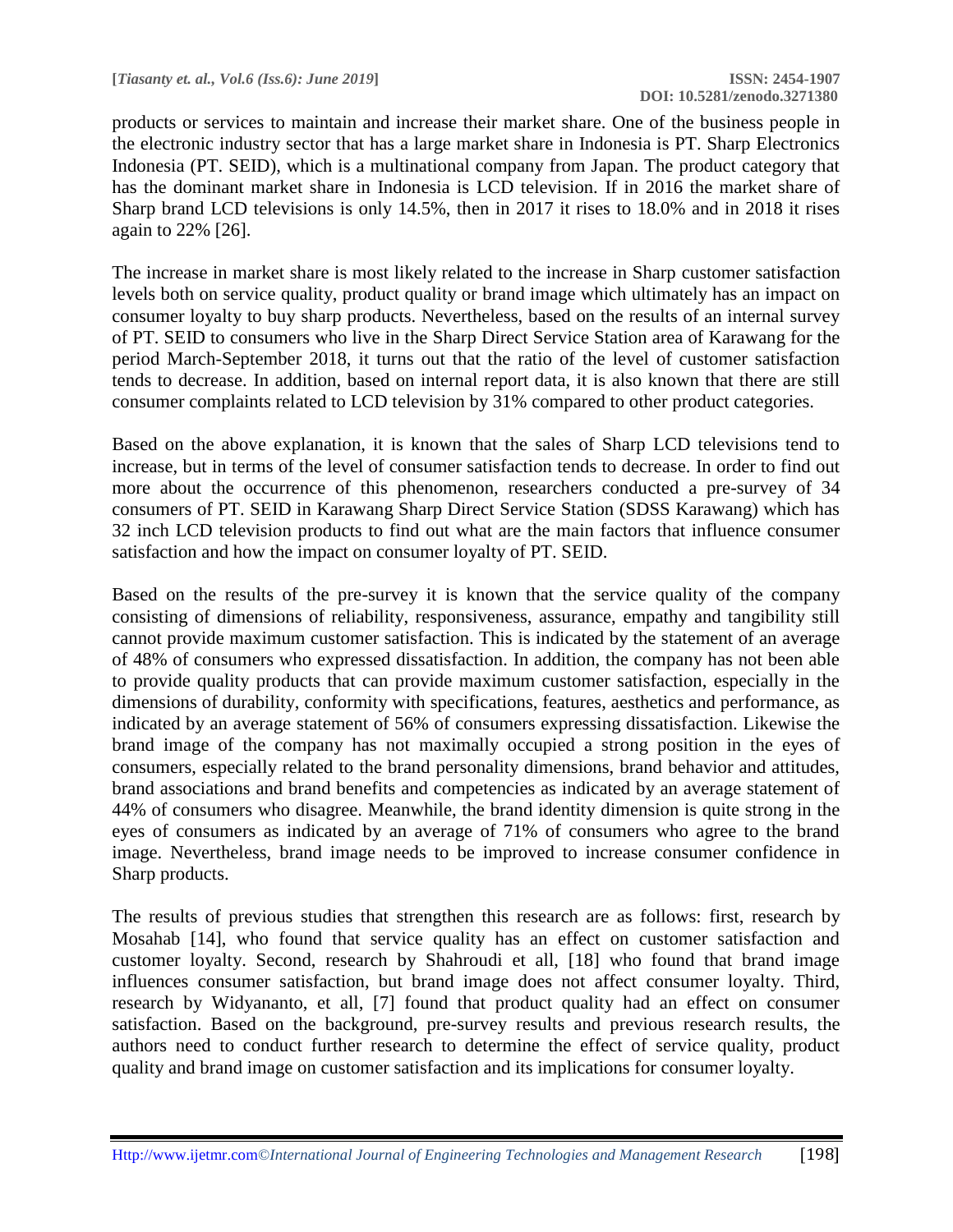The aim of research that be conducted are to know as below:

- 1) The influence of the quality of service on the customer satisfaction of PT. SEID at SDSS Karawang?
- 2) The influence of product quality on customer satisfaction PT. SEID at SDSS Karawang?
- 3) The Influence the brand image on consumer satisfaction PT. SEID at SDSS Karawang?
- 4) The Influence the quality of service on the customer loyalty of PT. SEID at SDSS Karawang?
- 5) The influence of product quality on consumer loyalty PT. SEID at SDSS Karawang?
- 6) The influence of brand image on consumer loyalty at PT. SEID at SDSS Karawang?
- 7) Te influence of customer satisfaction on consumer loyalty PT. SEID at SDSS Karawang?

**Service Quality:** One important aspect that must be safeguarded by the company to maintain the existence of its business is the quality of service. According to Kotler (2012: 284) mentions five dimensions of service quality that must be met, namely: "Tangibles, Empathy, Reliability, Responsiveness, and Assurance". According to Tjiptono (2011: 68) there are eight dimensions of service quality and can be used as a framework and strategic planning and analysis, namely: performance, additional features, reliability, conformity with specifications, durability, and aesthetics. Based on the previous explanation, it can be concluded that service quality is the totality of the characteristics of goods and services that show their ability to satisfy customer needs, both those that appear clear and hidden with dimensions that include reliability, responsiveness, assurance, empathy and tangibility.

**Product Quality:** According to Tjiptono & Chandra (2011: 83), quality reflects all dimensions of product offerings that produce benefits (benefits) for customers. The quality of a product in the form of goods or services is determined through its dimensions. The dimensions of product quality according to Tjiptono & Chandra (2011: 85) are: 1) Performance, related to the basic operating characteristics of a product; 2) Durability, which means how long or the age of the product in question lasts before the product has to be replaced. The greater the frequency of consumer use of the product, the greater the product power; 3) Compliance with specifications, namely the extent to which the basic operating characteristics of a product meet certain specifications of the consumer or not finding product defects; 4) Features, are product characteristics that are designed to enhance product functions or increase consumer interest in products; 5) Reliability, is the probability that the product will work satisfactorily or not in a certain period of time. The less likely the damage is, the product is reliable; 6) Aesthetics, related to how the product looks; 7) the impression of quality, often said to be the result of the use of measurements made indirectly because there is a possibility that consumers do not understand or lack information on the product concerned; 8) Services, including speed and convenience to be repaired, as well as the competence and hospitality of service staff.

Based on the explanation above, it can be concluded that product quality is a quality that reflects all dimensions of product offerings that produce benefits for customers in the form of goods and services that are determined through dimensions which consist of performance, durability, conformity with specifications, features and aesthetics.

**Brand Image:** According to Kotler and Armstrong (2014: 233) the definition of Brand Image is a set of beliefs about a brand. Brand image is a picture or impression caused by a brand in the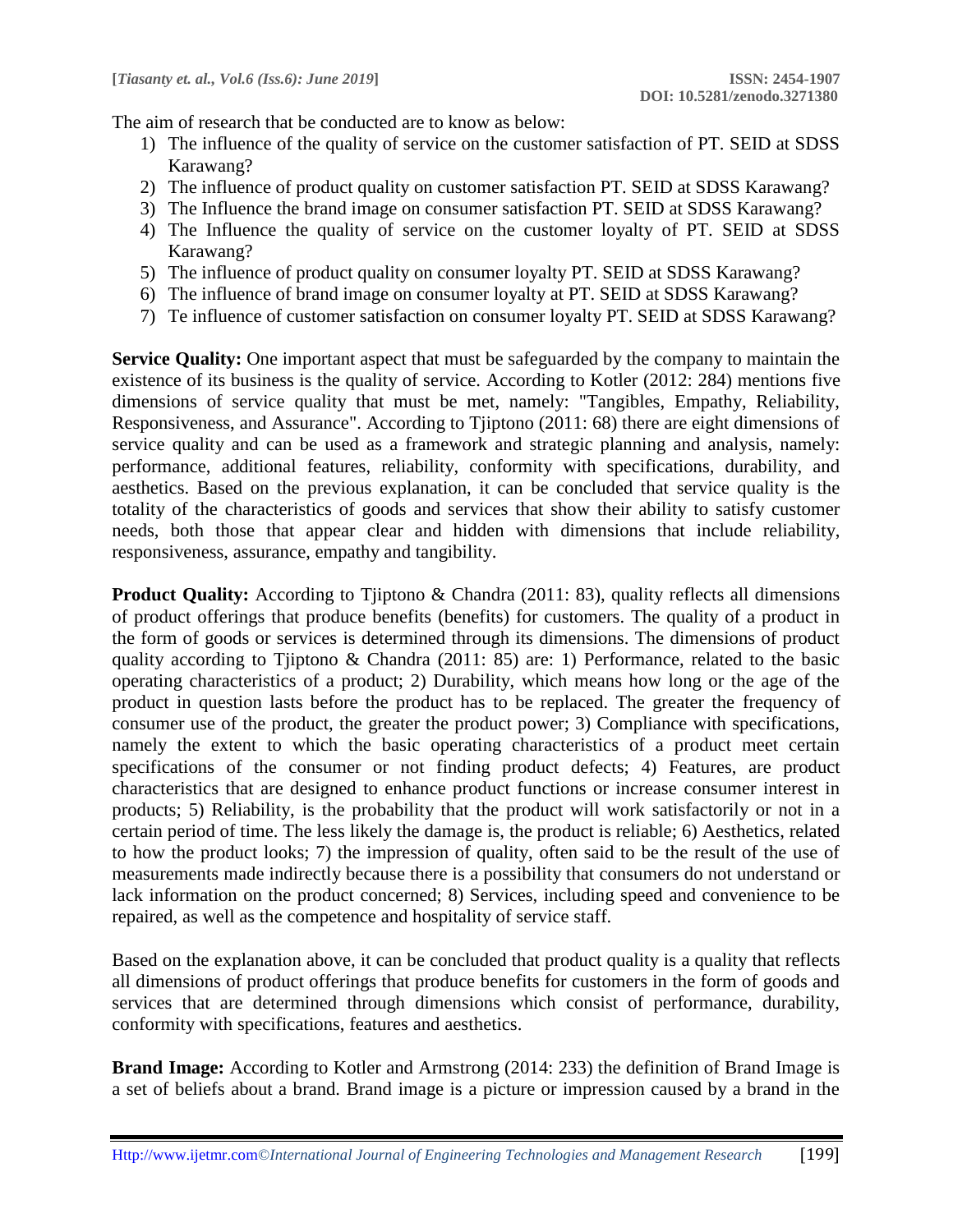customer's mind. Brand image dimensions according to Keller (2013:97) are as follows: Brand Identity, Brand Personality, Brand Association, Brand Attitude and Behavior, Benefits and Advantages of Brand. Thus, it can be concluded that brand image is a set of beliefs about a brand or an image or impression that is generated by a brand in the customer's mind with dimensions that include brand identity, brand personality, brand associations, brand attitudes and behavior, and brand advantages and benefits. Placement of brand image in the minds of consumers must be done continuously so that the brand image that is created remains strong and can be received positively.

**Customer Satisfaction:** According to Tjiptono (2012:301), consumer satisfaction is a situation shown by consumers when they realize that their needs and desires are in accordance with what is expected and fulfilled well. Kotler states that Customer Satisfaction is the response of the behavior shown by the customer by comparing between the performances or the results that are felt as expected. If the results are felt below expectations, the customer will be disappointed, less satisfied or even dissatisfied, but vice versa if it is in line with expectations, customers will be satisfied and if performance exceeds expectations, customers will be very satisfied (Kotler, 2014: 150). Kotler also identified 4 ways to measure customer satisfaction, namely 1) Complaint and Suggestion Systems. The company makes a system of criticism and suggestions to improve performance so far to meet customer satisfaction, 2) Customer Satisfaction Survey. Conduct research on consumer satisfaction with company products or services within a certain period of time, 3) Ghost Shopping. Companies can hire people who can be used as potential buyers to measure and report on the weaknesses and strengths of products, both goods or services of companies and competitors, 4) Lost Customer Analysis. Companies can contact consumers who have stopped using the company's goods or services and have moved to other company products or services to find out the reasons for switching and to find out the loss of consumers. Thus it can be concluded that consumer satisfaction is a situation shown by consumers when they realize that their needs and desires are in accordance with what is expected and fulfilled well. The dimensions used to measure the level of customer satisfaction are: 1) Level of needs and desires fulfilled based on experience, 2) Suitability of reality with specifications offered, 3) Feelings after using the service.

**Consumer Loyalty:** According to Kotler and Keller (2012:207), loyalty or loyalty is defined as a strong commitment to buy or subscribe to certain products or services in the future. According to Griffin in Ruth Hurriyati (2010: 130) loyal customers have the following characteristics: 1) Make regular purchases or repeat purchases. Customers who have purchased a product or service twice or more; 2) Buy outside the product line or service (purchase between product lines). Buy all the goods or services offered and they need them. They buy regularly, relationships with these types of customers, are strong and last long and make them unaffected by competing products; 3) recommend products or services to others. Buy goods or services offered and what they need, and make purchases regularly. In addition, they encourage other people to buy the company's goods or services. 4) Showing immunity from the attractiveness of similar products or services, or in other words not easily affected by competitors' attraction.Thus it can be concluded that consumer loyalty is a commitment held in depth to buy or support a product or service that is preferred in the future even though the influence of the situation and marketing effort has the potential to cause customers to switch to the dimensions of customer loyalty, namely: a). Make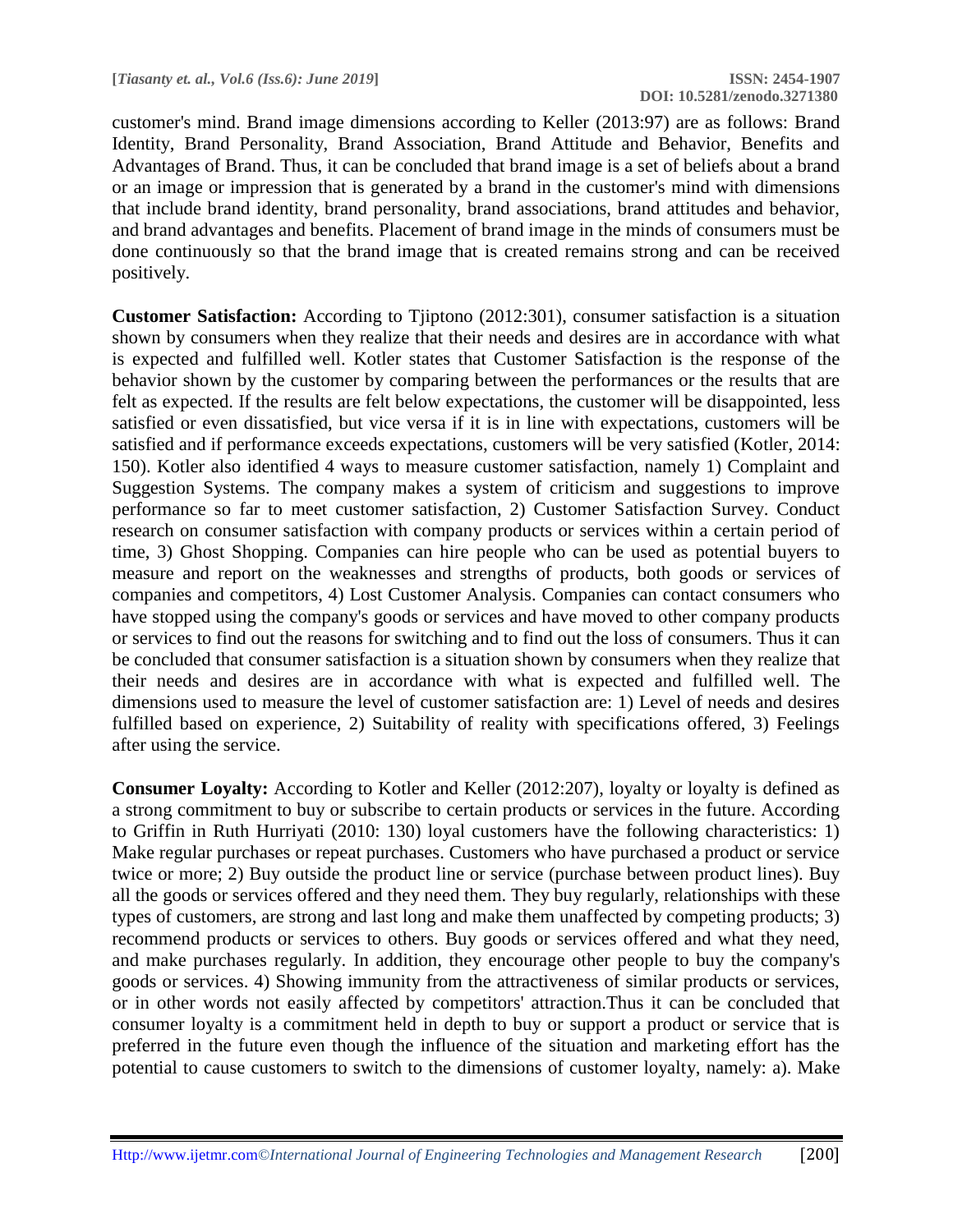regular purchases or repeat purchases. b). Buy outside the product / service line, c). Recommend to others, d). Demonstrates immunity from attractiveness of similar products from competitors.

Based on theoretical studies as explained above, the following is the research framework as follows:



Figure 1: Thinking Framework

Based on the theoretical review of the literature review, the results of previous studies and the above frame of mind, the following are hypotheses the authors compiled:

H.1: Service quality variables have a positive and significant effect on customer satisfaction.

H.2: Product quality variables have a positive and significant effect on customer satisfaction.

H.3: Brand image variables have a positive and significant effect on customer satisfaction.

H.4: Service quality variables have a positive and significant effect on consumer loyalty.

H.5: Product quality variables have a positive and significant effect on consumer loyalty.

H.6: Brand image variables have a positive and significant effect on consumer loyalty.

H.7: Variable customer satisfaction has a positive and significant effect on consumer loyalty.

## **2. Material and Methods**

**Type of Research:** The type of research used is a type of survey research. Survey research method is a quantitative research method used to obtain data that happened in the past or present, about beliefs, opinions, characteristics, behavior, variable relationships and to test several hypotheses about sociological, and psychological variables from samples taken from certain populations, techniques for collecting data with observations (interviews or questionnaires) that are not exhaustive, and research results tend to be generalizable (Sugiono, 2017: 48). The research variable consisted of independent variables (service quality, product quality, and brand image), dependent variable (consumer loyalty) and intervening variables (customer satisfaction).

**Variable Scale:** In this study, the measurement scale used is the Likert scale. Likert scale is a scale used to measure attitudes, opinions and perceptions of someone or a group of people about social phenomena, Sugiyono (2017:158). Data were obtained using structured quantitative data, using a 1-5 Likert scale, from very agree (very satisfied) to disagree (not satisfied). This study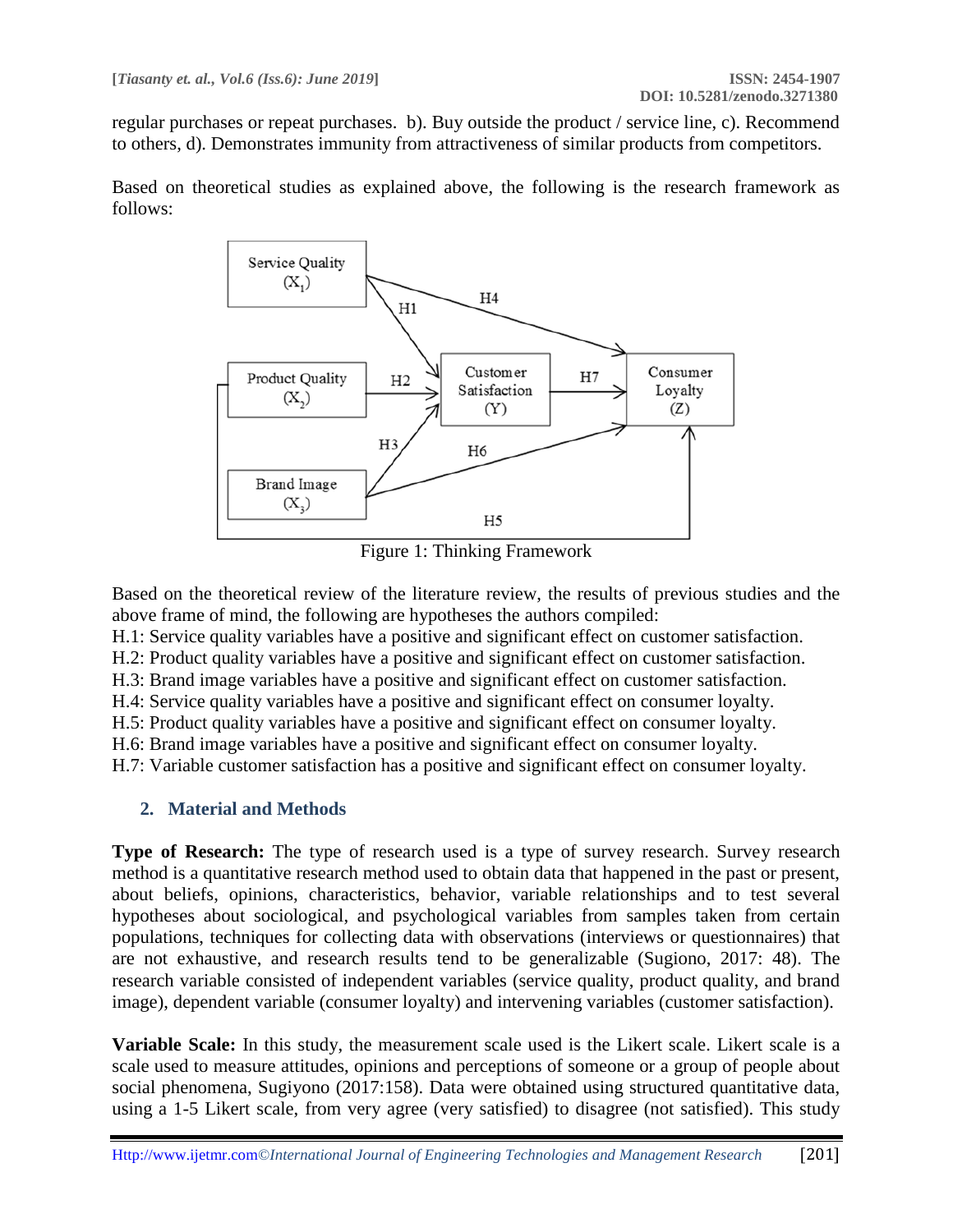examines "The Effect of Service Quality, Product Quality and Brand Image on Customer Satisfaction and Its Implications on Consumer Loyalty of Sharp Electronics Indonesia (a case study at Karawang's Sharp Direct Service Center).

**Population and Samples:** The population in this study were consumers of PT. Sharp Electronics Indonesia, which is located in the Sharp area, Karawang Direct Service Station (SDSS Karawang), which has a LCD television with a 32 inch Sharp brand that is listed in the Customer Care Center database of 344 consumers with a sample of 182 respondents (using slovin formula with 95% accuracy percentage) and 5% allowance). The type of data uses primary data and data collection methods with interview techniques and questionnaires by using simple random sampling technique.

**Data Analysis Method:** Data analysis method uses descriptive analysis method, hypothesis test using t-test and analysis of the coefficient of determination, and path analysis to determine the relationship between research variables. The data processing technique uses version 22 of Statistical Package for Social Studies (SPSS) software.

## **3. Result and Discussion**

## **Result**

Based on the results of the study it was found that respondents' characteristics were as follows: 1) Respondents were male 51.1% and female types 48.9%, 2) Respondents aged 41 to 50 years 45.1%, ages 20 to 30 years 28.6%, age> 50 years 13.7% and age 31-40 years 12.6%, 3) Education of respondents graduating Diploma / Bachelor / Post-graduate 80.8% and high school / vocational education 14.8%, 4) Employment of respondents is self-employed/private employees 64.3%, civil servants 20.9% and housewives ladder 14.8%.

## **3.1. Hypothesis Testing**

**Test Validity and Reliability:** Validity test uses a confidence level of 95%, where df = n-2. The value of n in this study is 182, so the value of  $df = 180$  and the value of rtable = 0.122. Based on the validity test, the results show that on all research variables, each indicator in each dimension is known that r Calculate  $\epsilon$  r Table 0.122, then all research variables namely service quality, product quality, brand image, customer satisfaction and consumer loyalty are declared valid. Meanwhile, the reliability test uses the Cronbach Alpha statistical test. Based on the results of the test it is known that in all research variables both dependent and free variables, Cronbach's Alfa number > 0.60. Therefore, this research variable can be declared reliable and the items in the feasible variable are used as a measuring instrument.

**Coefficient Determination:** The coefficient of determination (R2) model 1 is between the independent variables of service quality  $(X1)$ , product quality  $(X2)$  and brand image  $(X3)$  on the variable customer satisfaction (Y), obtained a number 0.607. This explains that the contribution provided by the service quality variable  $(X1)$ , product quality  $(X2)$ , and brand image  $(X3)$  on customer satisfaction (Y) is 60.7% while the remaining 39.3% is influenced by other factors that are not examined. Thus, it can be concluded that the coefficient value of 0.607 is close to one (1), which means the influence of variable service quality, product quality and brand image on strong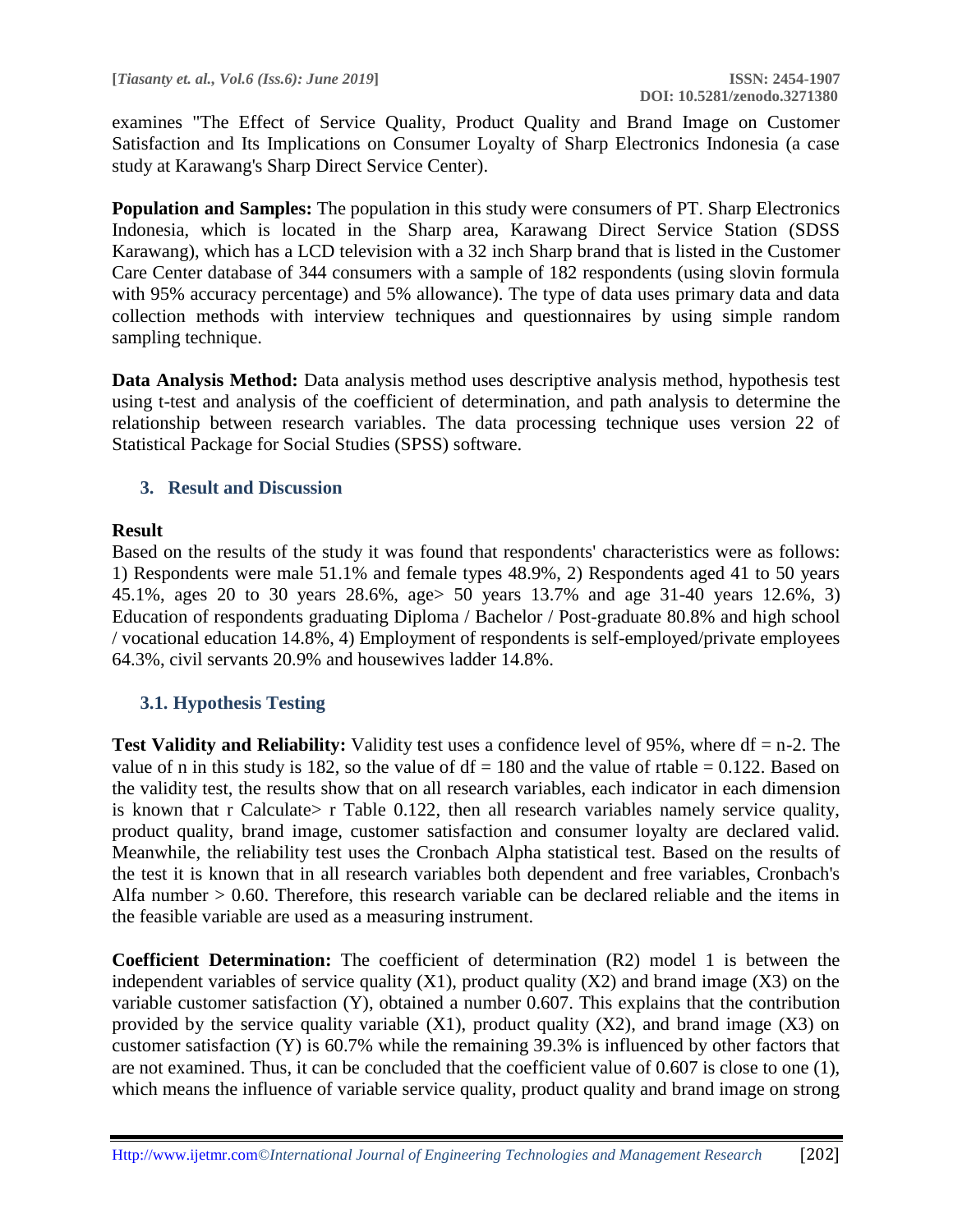customer satisfaction. Meanwhile, the coefficient of determination (R2) model 2 which is between the independent variables of service quality  $(X1)$ , product quality  $(X2)$  and brand image (X3) and Consumer Satisfaction (Y) as intervening variables towards the variable consumer loyalty (Z) is obtained number 0.646 (adjusted R Square). This explains that the contribution provided by the service quality variable  $(X1)$ , product quality  $(X2)$ , brand image  $(X3)$  and consumer satisfaction (Y) on consumer loyalty is 64.6% while the remaining 35.4% is influenced by factors others not examined. Thus it can be concluded that the coefficient value of 0.646 is close to one (1), which means the influence of variable service quality, product quality, brand image and customer satisfaction on strong consumer loyalty.

**Partial t-test Test Model 1:** The following are the results of the partial t-test model 1 to determine the effect of service quality  $(X1)$ , product quality  $(X2)$  and brand image  $(X3)$  on customer satisfaction (Y) as the table below:

| Table 1: Parsial t-Test Result X1, X2. X3 against Y (Model 1) |          |                   |                                                       |            |      |  |  |  |
|---------------------------------------------------------------|----------|-------------------|-------------------------------------------------------|------------|------|--|--|--|
| <b>Model</b>                                                  |          |                   | Unstandardized Coefficients Standardized Coefficients |            | Sig. |  |  |  |
|                                                               | В        | <b>Std. Error</b> | <b>Beta</b>                                           |            |      |  |  |  |
| $1$ (Constant)                                                | $-1.002$ | 2.369             |                                                       | $-.423673$ |      |  |  |  |
| X1Service Quality. 190                                        |          | .036              | .286                                                  | 5.342.000  |      |  |  |  |
| X2Product Quality.073                                         |          | .033              | .129                                                  | 2.238.026  |      |  |  |  |
| X3Brand Image                                                 | .366     | .043              | .518                                                  | 8.580.000  |      |  |  |  |
|                                                               | 21,089   |                   |                                                       |            | .000 |  |  |  |
| a. Dependent Variable: Ycustomer Satisfaction                 |          |                   |                                                       |            |      |  |  |  |

 $T_{\text{t}}$   $T_{\text{t}}$   $T_{\text{t}}$   $T_{\text{t}}$   $T_{\text{t}}$   $T_{\text{t}}$   $T_{\text{t}}$   $T_{\text{t}}$   $T_{\text{t}}$   $T_{\text{t}}$   $T_{\text{t}}$   $T_{\text{t}}$   $T_{\text{t}}$   $T_{\text{t}}$   $T_{\text{t}}$   $T_{\text{t}}$   $T_{\text{t}}$   $T_{\text{t}}$   $T_{\text{t}}$   $T_{\text{t}}$   $T_{\text{t}}$   $T_{\text{t}}$ 

Source: Primary Data, processed 2019

From the table above, it is known that the results of the t test using  $\alpha = 5\%$  (nk) show that the value of t table is 5% (182-5) = 1,973, as follows: 1) Service Quality variable has t count of 5.342 so it can be concluded that t count  $>$  t table or 5.342  $>$  1.973 or H0 refused Ha accepted. This means that service quality has an effect on consumer satisfaction. 2) Product Quality Variables have a t count of 2.238, so it is concluded that t count  $>$  t table or 2.238  $>$  1.973 or H0 is rejected Ha accepted. This means that product quality has an effect on consumer satisfaction. 3) Brand Image has a t count of 8.580, so it is concluded that t count > t table or 8.580> 1.973 or H0 is rejected and Ha is accepted. This means that brand image affects consumer satisfaction.

Partial t-test Result Model 2. The following are the results of the partial t-test model 2 to determine the effect of service quality  $(X1)$ , product quality  $(X2)$ , brand image  $(X3)$  and Consumer Satisfaction (Y) on consumer loyalty (Y) as shown below:

| Table 2. I althar Clest Result 211, 212, 213 dair T against 2 (filoder 2) |          |                                                       |      |              |  |  |
|---------------------------------------------------------------------------|----------|-------------------------------------------------------|------|--------------|--|--|
| <b>Model</b>                                                              |          | Unstandardized Coefficients Standardized Coefficients |      |              |  |  |
|                                                                           |          | <b>Std. Error</b>                                     | Beta |              |  |  |
| $1$ (Constant)                                                            | $-2.070$ | 3.128                                                 |      | $-.662$ .509 |  |  |
| X1Service Quality                                                         | .265     | .051                                                  | .287 | 5.237.000    |  |  |
| X2Product Quality                                                         | 106      | .044                                                  | 134  | 2.410.017    |  |  |
| X3Brand Image                                                             | 151      | .067                                                  | 153  | 2.250.026    |  |  |

Table  $2:$  Partial t-test Result X1, X2, X3 dan Y against  $Z \pmod{2}$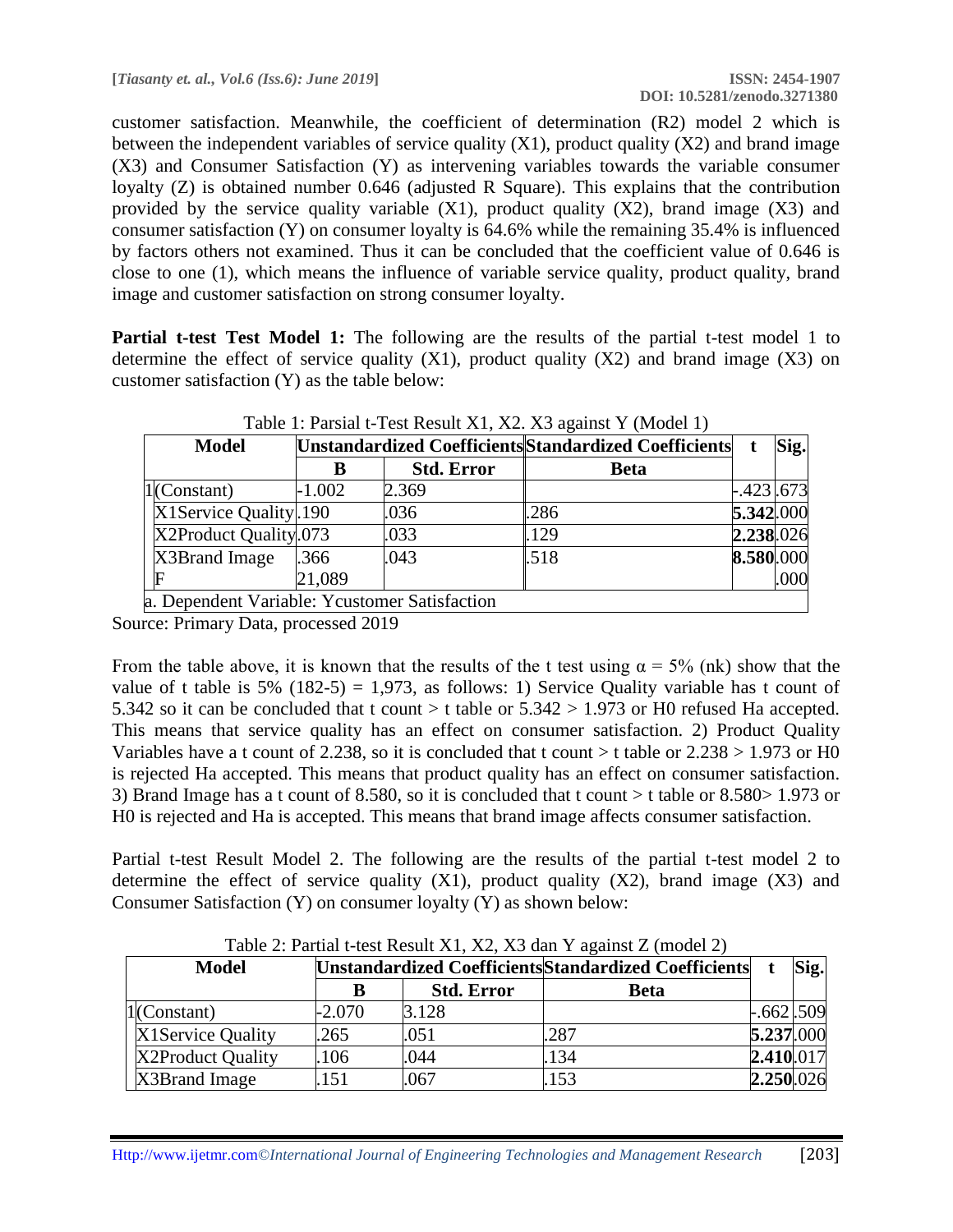| YCustomer Satisfaction. 551 |        | .099 | .396 | 5.567.000 |      |
|-----------------------------|--------|------|------|-----------|------|
|                             |        |      |      |           |      |
|                             | 29,999 |      |      |           | .000 |

Source: Primary Data, processed 2019

From the table above, it is known that the results of the t test using  $\alpha = 5\%$  (nk) show that the table t value is 5% (182-5) = 1,973 as follows: 1) Service Quality variables have a t count of 5.237, so it is concluded that t count  $>$  t table or 5.237  $>$  1.973 or H0 refused Ha accepted. This means that service quality has an effect on consumer loyalty. 2) Product Quality Variables have t count of 2.410, so it is concluded that t count> t table or  $2,410 > 1.973$  or H0 is rejected Ha accepted. This means that product quality has an effect on consumer loyalty. 3) Brand Image Variables have t arithmetic 2,250, so it is concluded that t count  $>$  t table or 2,250  $>$  1,973 or H0 is rejected Ha accepted. This means that brand image influences consumer loyalty. 4) Variables of Consumer Satisfaction have obtained t count of 5.567, so it is concluded that t count> t table or 5.567 > 1.973 or H0 is rejected Ha accepted. This means that customer satisfaction affects consumer loyalty.

## **3.2. Path Analysis**

**Path Analysis Result Model 1:** The following is the result of Path Analysis Result Model 1, to know the influence of service quality  $(X1)$ , product quality  $(X2)$  and brand image  $(X3)$  on customer satisfaction as below table:

| Table 3: Summary Path Analysis Result Test Model 1 |                     |      |      |                                                                      |  |  |  |
|----------------------------------------------------|---------------------|------|------|----------------------------------------------------------------------|--|--|--|
|                                                    |                     |      |      | Model  R   R Square   Adjusted R Square   Std. Error of the Estimate |  |  |  |
|                                                    | $.783$ <sup>a</sup> | .613 | .607 | 1.44194                                                              |  |  |  |

 $T_{\text{max}}$   $D_{\text{min}}$   $A_{\text{max}}$   $I_{\text{max}}$   $D_{\text{max}}$ 

Source: Primary Data, processed 2019

Based on the results of path 1 analysis test on table 3 above, it is known that the amount of R Square (R2) is 0.613 where the number is used to see the influence of service quality, product quality, and brand image on customer satisfaction is 61.3%. This means that the influence of service quality, product quality, and brand image has a simultaneous influence of 61.3% on customer satisfaction. While the remaining 38.7% is influenced by other variables outside of these variables. In addition, from table 3 it is also known that with the amount of R square (R2) of 0.613, the residual value is:  $=\sqrt{(1-0.613)} = 0.622$ .

Then based on table 1 the beta values of each variable are known so that the equation is obtained as follows: Y=ρyx1X1+ρyx2X2+ρyx3X3+ε1 or Y=  $0.286X1+ 0.129X2+0.518X3+ 0.622$ . In addition, it is also known that the sig value of variables X1, X2, X3 towards Y is smaller than the significance value in this study, which is 0.05 so that Ho is rejected and H1 is accepted. This means that the variable quality of service, product quality and brand image have a significant effect on customer satisfaction and show a unidirectional relationship.

Path Analysis Test Result Model 2. The following is the result of Path Analysis Result Model 2, to know the influence of service quality  $(X1)$ , product quality  $(X2)$ , brand image  $(X3)$ , customer satisfaction (Y) on consumer loyalty (Z) as below table: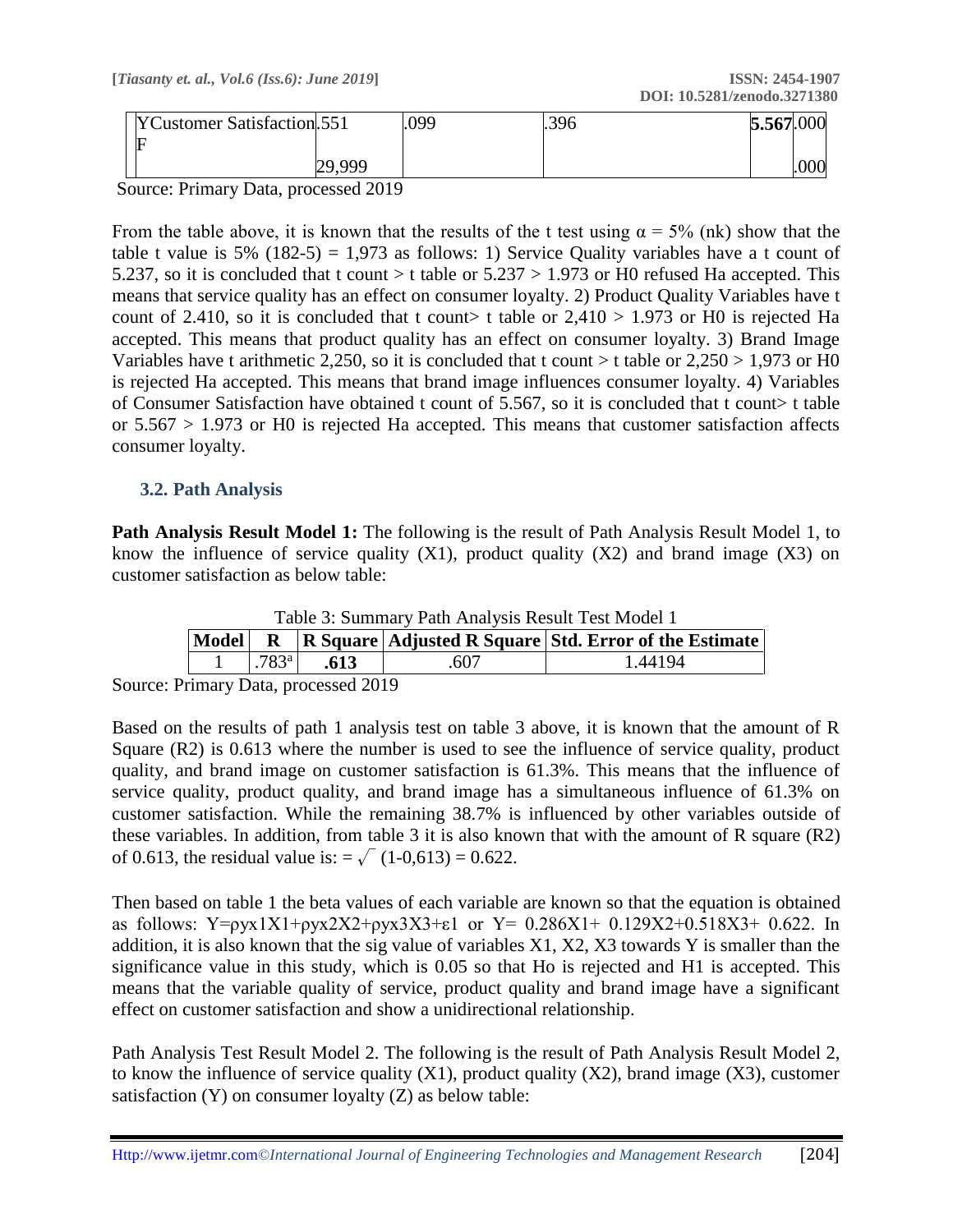|  |                   |      |     | Model R R Square Adjusted R Square Std. Error of the Estimate |  |  |  |  |
|--|-------------------|------|-----|---------------------------------------------------------------|--|--|--|--|
|  | .809 <sup>a</sup> | .654 | 646 | . 90277                                                       |  |  |  |  |
|  |                   |      |     |                                                               |  |  |  |  |

| Table 4: Summary Path Analysis Result Test Model 2 |
|----------------------------------------------------|
|                                                    |

Source: Primary Data, processed 2019

Based on path 2 analysis test, it is known that the amount of R Square (R2) is 0.654 where the number is used to see the influence of service quality, product quality, brand image and customer satisfaction on consumer loyalty by 65.4%. This means that service quality, product quality, brand image and customer satisfaction have a simultaneous influence of 65.4% on consumer loyalty. While the remaining 34.4% is influenced by other variables outside of that. In addition, from table 4 it is also known that with the amount of R square (R2) of 0.654, then the residual value is as follows:  $=\sqrt{(1-0.654)} = 0.588$ .

Then based on table 2, it is known that the beta value of each variable is obtained as follows: Z= $\rho$ zx1X1+ $\rho$ zx2X2+ $\rho$ zx3X3+ $\rho$ zyY+ $\varepsilon$ 2 or Z= 0.287X1 +0.134X2+0.153X3 + 0.396Y + 0.588. In addition, it is also known that the sig value of variables  $X1, X2, X3, Y$  towards Z is smaller than the significant value in this study which is 0.05 so that Ho is rejected and H1 is accepted. This means that the variables of service quality, product quality, brand image and customer satisfaction have a significant effect on consumer loyalty and show a unidirectional relationship.

Path Analysis Result Model 1 and 2. The following is the effect of each variable based on the results of the model 1 and 2 path analysis as shown below:



Figure 2: Path Analysis Result Model 1 dan 2

Based on Figure 2 above, in model 1 it is known that variable X1 Service Quality influences Y variable Consumer Satisfaction with beta value of 0.286, variable X2 Product Quality influences Y variable Customer Satisfaction with beta value of 0.129 and X3 variable Brand Image has an effect on variables Y with a beta value of 0.518. Meanwhile, in model 2, it is known that the variable X1 Service Quality influences the variable Z Consumer Loyalty with a beta value of 0.287, variable X2 Product Quality affects the variable Z Consumer Loyalty with a beta value of 0.134, X3 variable Brand Image affects the variable Z Loyalty Consumers with beta values of 0.153 and Y variable Consumer Satisfaction affect the variable Z with a beta value of 0.396.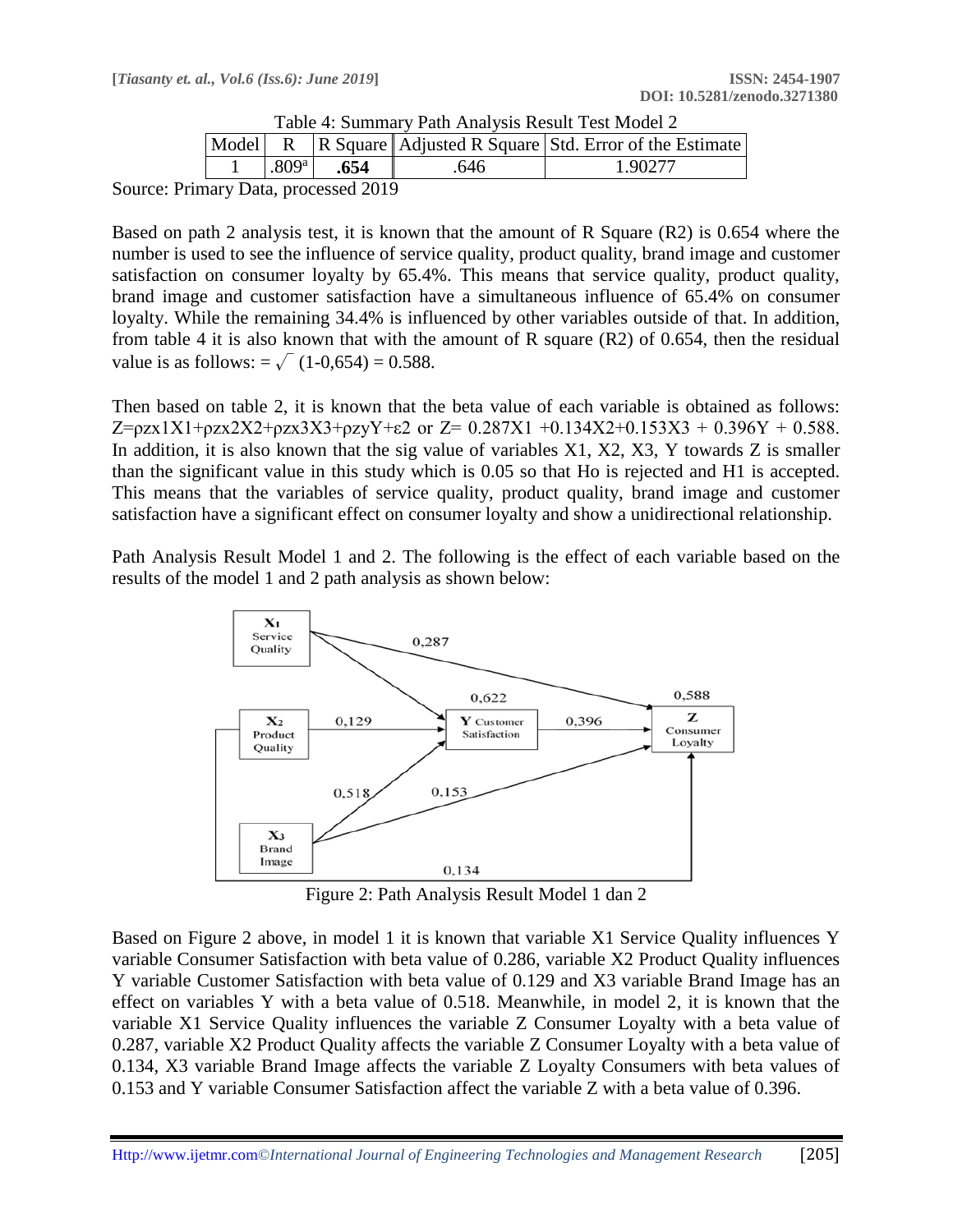Direct and Indirect Effects. Furthermore, the direct, indirect and total effects of these variables are as follows:

|                | Model Path   Hypothesis | Table 9. Dheet, muneet and Total Lifect<br><b>Variable Effect</b> |               | <b>Direct</b>          | <b>Total</b> | $\frac{0}{0}$ |
|----------------|-------------------------|-------------------------------------------------------------------|---------------|------------------------|--------------|---------------|
|                |                         |                                                                   | <b>Effect</b> | <b>Indirect Effect</b> |              |               |
|                | H1                      | $X1-Y$                                                            | 0,286         |                        | 0,286        | 28,6          |
|                | H2                      | $X2-Y$                                                            | 0,129         |                        | 0,129        | 12,9          |
|                | H <sub>3</sub>          | $X3-Y$                                                            | 0,518         |                        | 0,518        | 51,8          |
| $\overline{2}$ | H <sub>4</sub>          | $X1-Z$                                                            | 0,287         | 0,113                  | 0,397        | 39,7          |
|                | H <sub>5</sub>          | $X2-Z$                                                            | 0,134         | 0,051                  | 0,185        | 18,5          |
|                | H <sub>6</sub>          | $X3-Z$                                                            | 0,153         | 0,205                  | 0.358        | 35.5          |
|                | H7                      | Y-Z                                                               | 0,396         |                        | 0,396        | 39,6          |

Table 5: Direct, Indirect and Total Effect

Source: primary data, processed 2019

Based on table 5, it is known that in model 1, brand image has the strongest influence on customer satisfaction by 51.8%. Meanwhile in model 2, service quality has the strongest influence on consumer loyalty by 39.7% and the subsequent influence of consumer satisfaction is 39.6%, the effect of brand image is 35.5% and the effect of product quality is 18.5%.

#### **4. Discussion**

#### **Effect of Service Quality on Consumer Satisfaction**

Based on descriptive statistical data it is known that the average value (mean) of service quality variables is 4.20 which means that the average respondent expressed satisfaction. The lowest average value is 3.47 in the 11th questionnaire about the seriousness and concern of the officers when serving consumers and the highest average value of the respondent's answers is in the 6th question item which is 4.48 about the explanation of officers after repairs is easy to understand. Based on table 1, the results of the partial test t-test model 1 above, it is known that the service quality variable has a t count of 5.342 and t table 1.973. Therefore, t count  $>$  t table or 5.342  $>$ 1.973 or H0 is rejected Ha accepted, which means that service quality has an effect on customer satisfaction. Thus it can be concluded that hypothesis 1 is proven correct. Testing hypothesis 1 proves that service quality variables have a positive and significant effect on customer satisfaction.

Then based on the results of path analysis 1 model in table 1, it is known that service quality has a strong coefficient value and significant influence on customer satisfaction with a beta value of 0.286 and shows a unidirectional relationship between the two variables of the five dimensions namely reliability, responsiveness, assurance, empathy and tangible. This illustrates that PT. SEID continues to improve the quality of service to consumers. Meanwhile, service quality is defined as the totality of the characteristics of goods and services that show its ability to satisfy customer needs, both those that appear clear and hidden with dimensions that include responsiveness, assurance of empathy and tangibility (Tjiptono & Chandra (2011: 232-233). If service quality rises, customer satisfaction will also increase and vice versa. If consumer satisfaction wants to be improved, the quality of service must also be improved and vice versa. Therefore, to improve customer satisfaction, the quality of service needs to be improved. This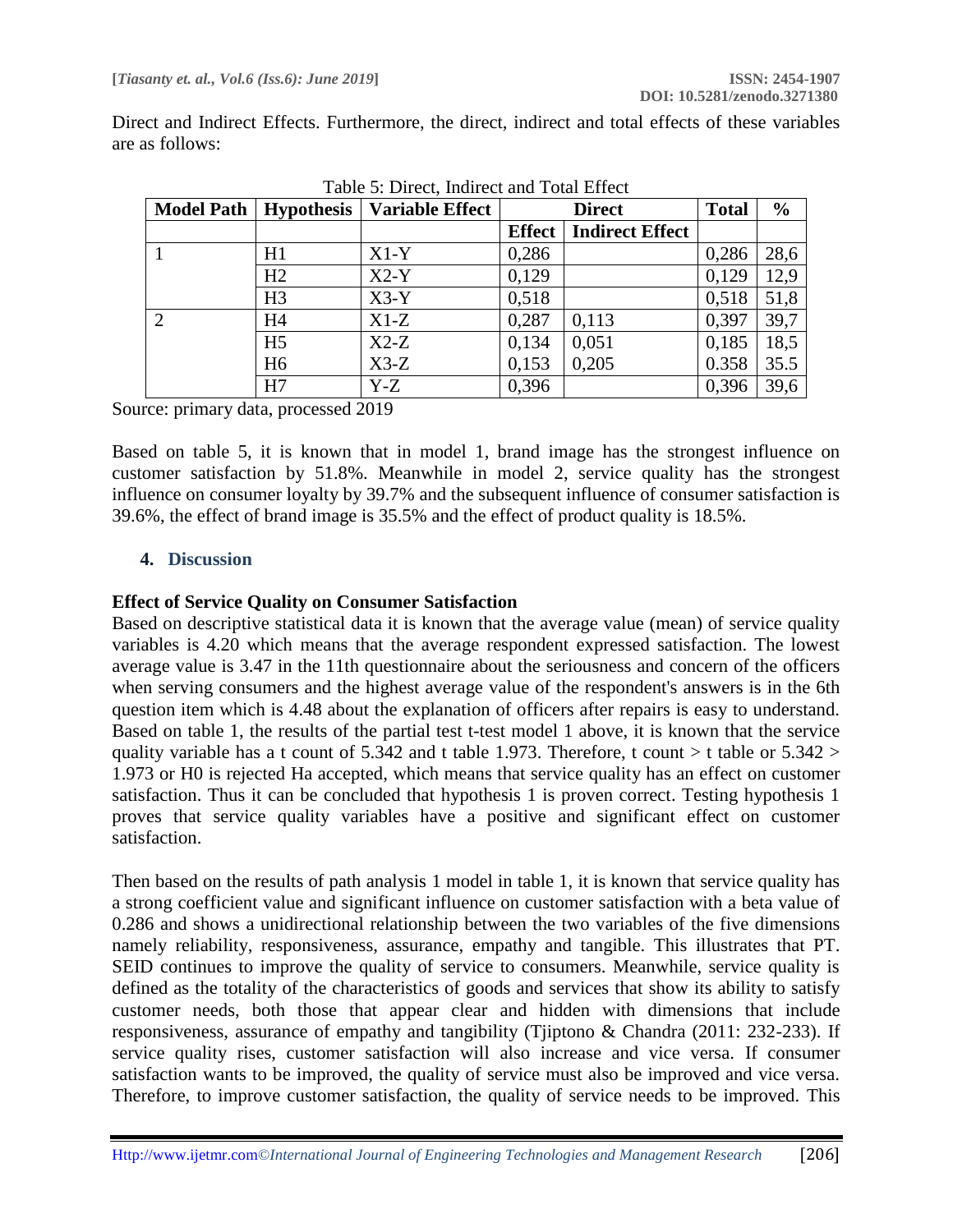research supports previous research Hussain (2015), found that the five dimensions of service quality had a significant impact on customer satisfaction.

#### **Effect of Product Quality on Consumer Satisfaction**

Based on descriptive statistical data it is known that the average value of the product quality variable is 4.07, which means that the average respondent is satisfied. The lowest average value is 3.85 in the 19th questionnaire about good sound quality in accordance with the specifications and the highest value of the respondent's highest answer is in the first question item namely 4.36 about the product easy to operate. Based on table 1, the results of partial test t test model 1 above can be seen that the product quality variable has t count 2.238 and t table 1.973. Therefore, t count > t table or  $2.238 > 1.973$  or H0 is rejected Ha accepted, which means that product quality has an effect on customer satisfaction. Thus it can be concluded that hypothesis 2 is proven correct. Testing hypothesis 2 proves that product quality variables have a positive and significant effect on customer satisfaction.

Then based on the results of path analysis 1 model in table 1 it is known that product quality has a strong coefficient value and a significant effect on customer satisfaction with beta values 0.129 and shows a unidirectional relationship between the two variables of the five dimensions, namely performance, durability, conformance, feature and aesthetic. This illustrates that PT. SEID improves product quality to consumers. Product quality is defined as a quality that reflects all dimensions of product offerings that produce benefits for customers in the form of goods and services that are determined through dimensions that consist of performance, durability, conformity with specifications, and aesthetics (Tjiptono & Chandra (2011: 83). Thus, product quality is one of the factors that determine customer satisfaction with products or services produced by the company. The higher the level of product quality provided by the company, the higher the customer satisfaction with the products or services produced by the company. This study supports by previous research, Widyananto's et all (2014), found that product quality has a positive influence on customer satisfaction PT Jayatama Selaras.

#### **Effect of Brand Image on Consumer Satisfaction**

Based on descriptive statistical data it is known that the average value of the brand image variable is 4.18, which means that the average respondent agrees. The lowest average value is 3.8 in the 7th questionnaire about Sharp is a company that prioritizes product quality and the average value of the highest respondent answers is in the first question item which is 4.64 about Sharp brand identity (logo and color) easy to remember and recognize. Based on table 1 the results of the partial test t test model 1 above can be seen that the brand image variable has a t count of 8.580 and t table 1.973. Therefore, t count  $>$  t table or 8.580  $>$  1.973 or H0 is rejected Ha accepted, which means that the brand image affects consumer satisfaction. Thus it can be concluded that hypothesis 3 is proven correct. Testing hypothesis 3 proves that the brand image variable has a positive and significant effect on customer satisfaction.

Then based on the results of path analysis 1 model in table 1 it is known that brand image has a strong coefficient value and significant effect on customer satisfaction with beta value 0.518 and shows a unidirectional relationship between the two variables of the five dimensions, brand identity, brand personality, brand attitude and behavior, brand association, and brand benefits & competence. Brand image is defined as a set of beliefs about a brand or an image or impression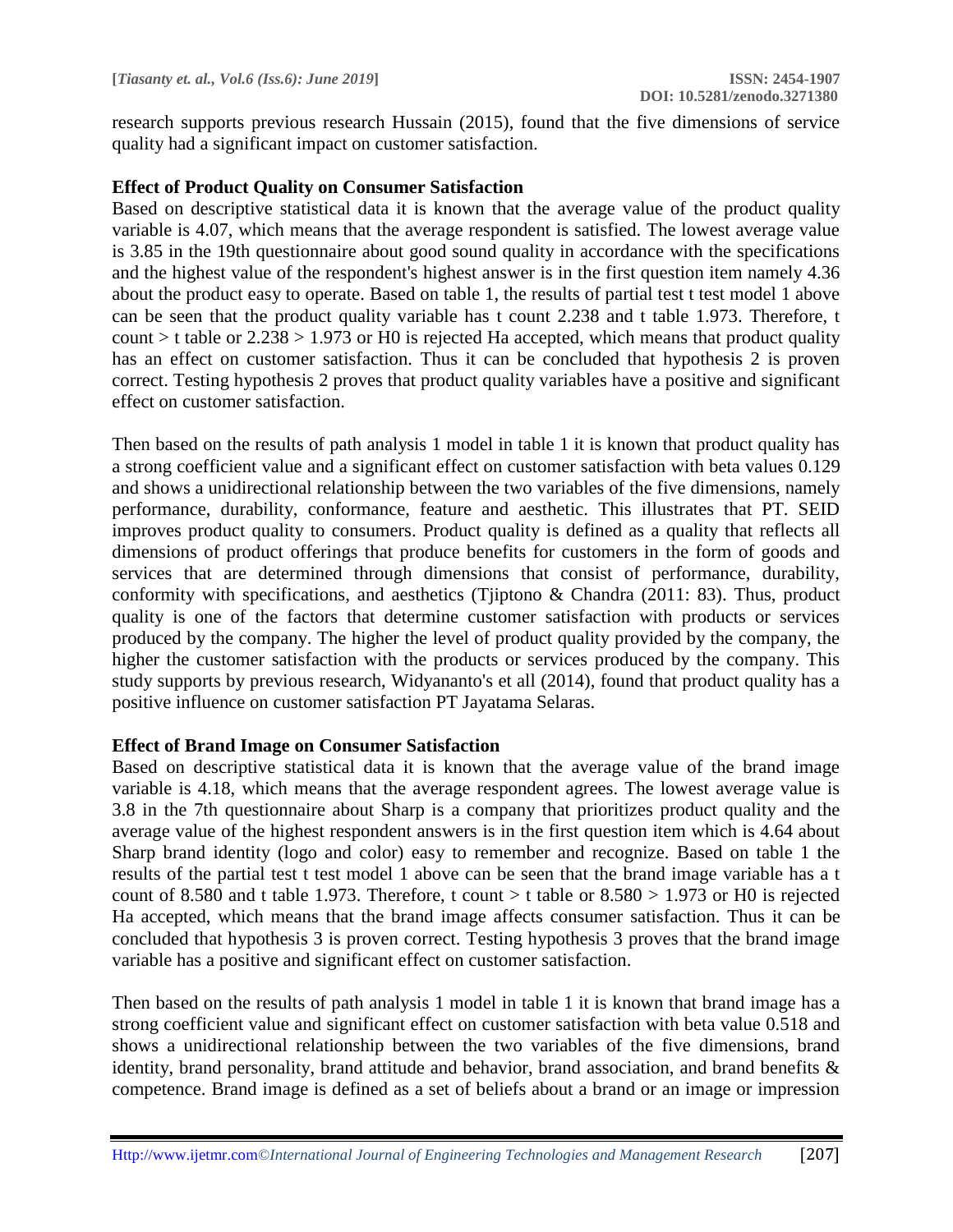that is generated by a brand in the customer's mind with dimensions that include brand identity, brand personality, brand associations, brand attitudes and behaviors and brand advantages and advantages (Keller (2013: 97). Thus, brand image is one of the factors that determine customer satisfaction with products or services produced by the company. This study supports previous research by Upamannyu et al (2014), found that there is a significant influence between the benefits of brand image on satisfaction and loyalty both direct and indirect customers.

#### **Effect of Service Quality on Consumer Loyalty**

Based on descriptive statistical data it is known that the average value (mean) of service quality variables is 4.20, which means that the average respondent expressed satisfaction. The lowest average value is 3.47 in the 11th questionnaire about the seriousness and concern of the officers when serving consumers and the highest average value of the respondent's answers is in the 6th question item which is 4.48 about the explanation of officers after repairs is easy to understand. Based on table 2, the results of partial test t-test model 2 above can be seen that the service quality variables have t count 5.327 and t table 1.973. So it can be concluded that t count  $> t$ table or  $5.237 > 1.973$  or H0 is rejected Ha accepted, which means that service quality has an effect on consumer loyalty. Thus it can be concluded that hypothesis 4 is proven correct. Testing hypothesis 4 proves that service quality variables have a positive and significant effect on consumer loyalty.

Then based on the results of path analysis model 2 in table 2, it is known that service quality has a strong coefficient value and significant influence on consumer loyalty with beta value 0.287 and shows a unidirectional relationship between the two variables of the five dimensions namely reliability, responsiveness, assurance, empathy and tangible. Furthermore, based on table 3, it can be seen that service quality variables have a direct influence on consumer loyalty variables of 0.287 and have an indirect effect on consumer loyalty variables of 0.113 through the variable customer satisfaction. Thus, the indirect relationship of service quality variables to consumer loyalty requires mediating variable customer satisfaction. Nevertheless, service quality has the strongest total influence on consumer loyalty at 0.397. Service quality is defined as the totality of the characteristics of goods and services that show their ability to satisfy customer needs, both those that appear clear and hidden with dimensions that include reliability, responsiveness, assurance, empathy and tangibility (Tjiptono & Chandra (2011: 232-233) Thus, service quality is one of the factors that determine consumer loyalty to products or services produced by the company. This study supports previous research Mosahab, (2010), found that service quality has an effect on customer satisfaction and loyalty.

#### **Effect of Product Quality on Consumer Loyalty**

Based on descriptive statistical data it is known that the average value of the product quality variable is 4.07, which means that the average respondent is satisfied. The lowest average value is 3.85 in the 19th questionnaire about good sound quality in accordance with the specifications and the highest value of the respondent's highest answer is in the first question item namely 4.36 about the product easy to operate. Based on table 2, the results of the partial test t test model 2 above can be seen that the product quality variable has a t count of 2.410 and t table 1.973. Therefore, t count  $>$  t table or 2,410  $>$  1,973 or H0 is rejected Ha accepted, which means that product quality has an effect on consumer loyalty. Thus it can be concluded that hypothesis 5 is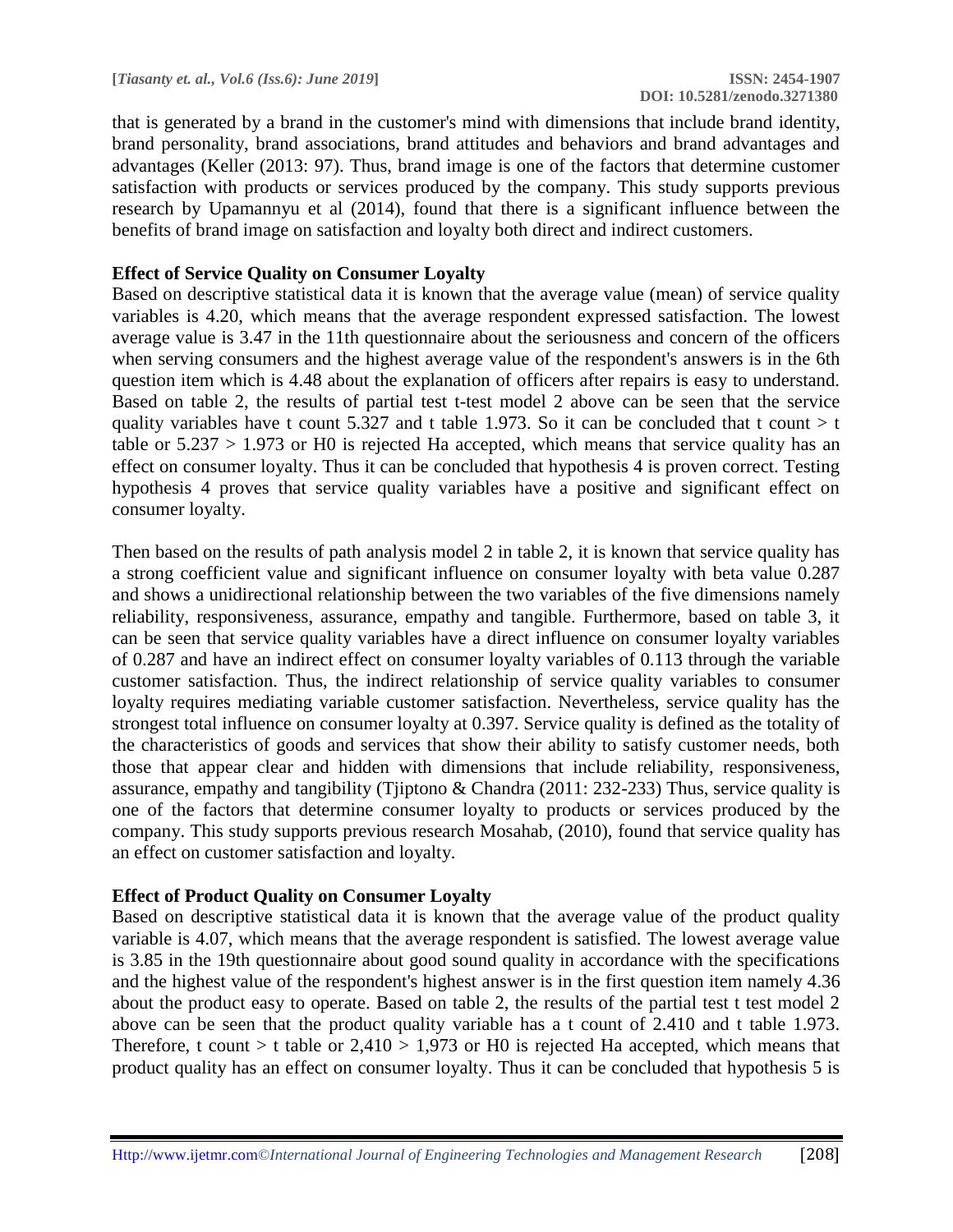proven correct. Testing hypothesis 5 proves that product quality variables have a positive and significant effect on consumer loyalty.

Then based on the results of path analysis 2 model in table 2, it is known that product quality has a strong coefficient and significant influence on consumer loyalty with beta value 0.134 and shows a unidirectional relationship between the two variables of the five dimensions, namely performance, durability, conformance, feature and aesthetic. Furthermore, based on table 3, it can be seen that product quality variables have a direct influence on consumer loyalty variables of 0.134 and have an indirect influence on consumer loyalty variables of 0.051 through the variable customer satisfaction. Thus, the indirect relationship of service quality variables to consumer loyalty requires mediating variable customer satisfaction, however, based on table 3 it can be concluded that the product quality variable has a relationship or direct influence that is stronger than the indirect effect through the variable customer satisfaction. Product quality is defined as a quality that reflects all dimensions of product offerings that produce benefits for customers in the form of goods and services that are determined through dimensions that consist of performance, durability, conformity with specifications, features, and aesthetics (Tjiptono & Chandra (2011: 83) Thus, product quality is one of the factors that determine consumer loyalty to products or services produced by the company. This research supports previous research by Ishaq et all (2014), finding perceived value, company image and product quality has an impact on customer satisfaction and customer loyalty.

#### **Effect of Brand Image on Consumer Loyalty**

Based on descriptive statistical data it is known that the average value (mean) of brand image variables is 4.18, which means that the average respondent agrees. The lowest average value is 3.8 in the 7th questionnaire about Sharp is a company that prioritizes product quality and the average value of the highest respondent answers is in the first question item which is 4.64 about Sharp brand identity (logo and color) easy to remember and recognize. Based on table 2, the results of the partial test t test model 2 above can be seen that the brand image variable has t arithmetic 2,250 and t table 1,973. Therefore, t count  $>$  t table or 2,250  $>$  1,973 or H0 is rejected Ha accepted, which means that the brand image affects consumer loyalty. Thus it can be concluded that hypothesis 6 is proven correct. Testing hypothesis 3 proves that the brand image variable has a positive and significant effect on consumer loyalty.

Then based on the results of path analysis model 2 in table 2 that brand image has a strong coefficient value and a significant effect on consumer loyalty with beta value 0.153 and shows a unidirectional relationship between the two variables of the five dimensions namely brand identity, brand personality, brand attitude and behavior, brand association, and brand benefits & competence. Furthermore, based on table 3, it can be seen that the brand image variable has a direct influence on consumer loyalty variables of 0.153 and has an indirect influence on consumer loyalty variables of 0.205 through the variable customer satisfaction. Thus, the indirect relationship of service quality variables to consumer loyalty requires mediation of variable customer satisfaction, however, based on table 5 it can be concluded that the brand image variable has an indirect relationship or indirect effect that is stronger than the direct influence through the variable customer satisfaction. Brand image is defined as a set of beliefs about a brand or an image or impression that is generated by a brand in the customer's mind with dimensions that include brand identity, brand personality, brand association, brand attitude and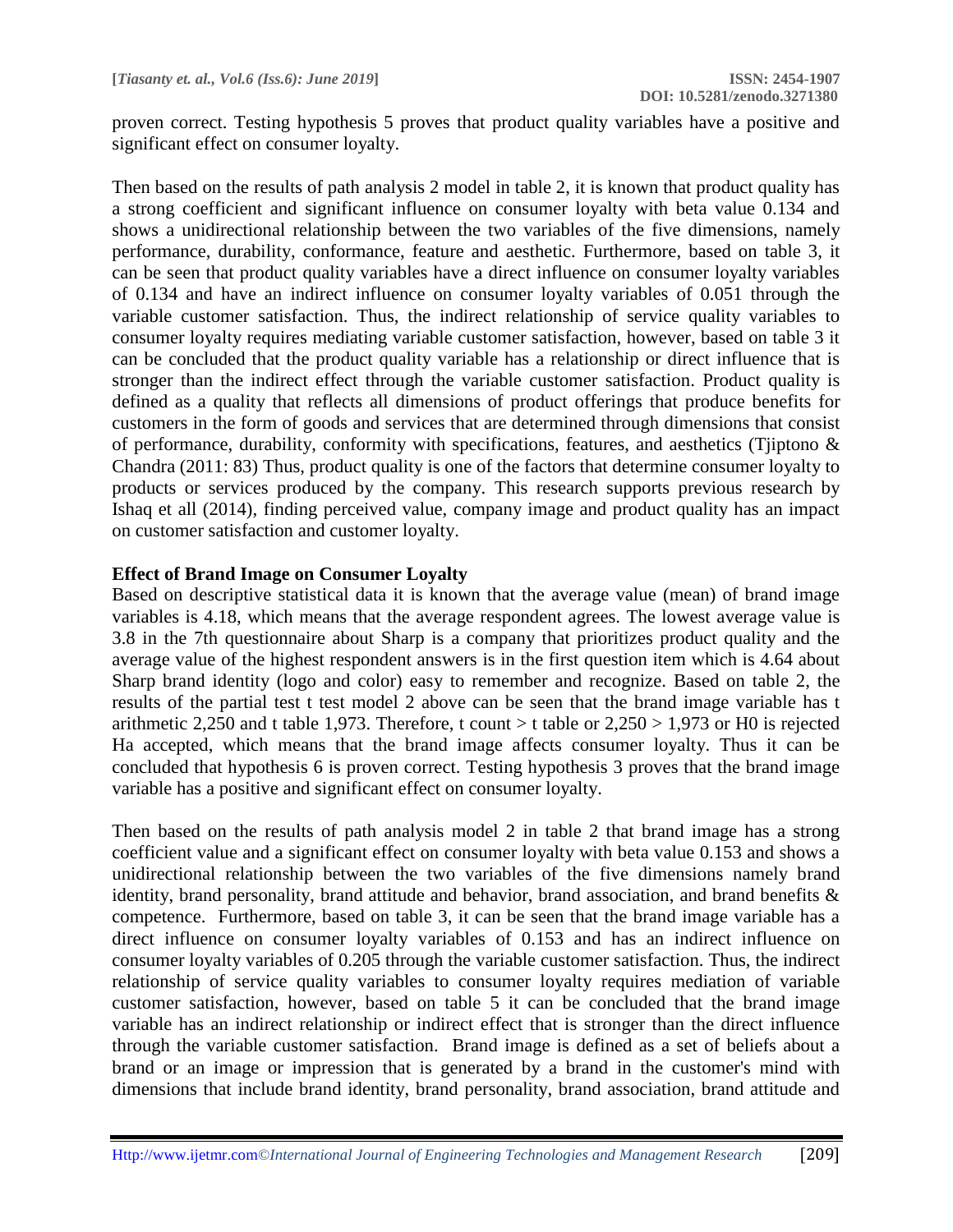behavior, and brand excellence and profitability (Keller (2013: 97 ) Thus, brand image is one of the factors that determine consumer loyalty to the products or services produced by the company. This study supports the previous research of Upamannyu et all (2014), found that there was a strong enough influence between the benefits of brand image on satisfaction and customer loyalty both directly and indirectly.

## **Effect of Consumer Satisfaction on Consumer Loyalty**

Based on descriptive statistical data it is known that the average value (mean) of the variable customer satisfaction is 4.27, which means that the average respondent expressed satisfaction. The lowest average value is 3.91 in the fourth questionnaire about satisfaction with the quality of Sharp products that are in line with expectations and the average value of the highest respondent answers is in the first question item which is 4.62 about satisfaction contacting Sharp Customer Care Center (Toll Free Call Center, SMS and web-chat). Based on table 2, the results of partial test t test model 2 above can be seen that the variable customer satisfaction has a t count of 5.567 and t table 1.973. Therefore, t count  $>$  t table or 5.567  $>$  1.973 or H0 is rejected Ha accepted, which means that customer satisfaction has an effect on consumer loyalty. Thus it can be concluded that the hypothesis 7 is proven to be true. Testing of hypothesis 7 proves that the variable customer satisfaction has a positive and significant effect on consumer loyalty.

Then based on the results of the path analysis model 2 in table 2, it is known that consumer satisfaction has a strong coefficient and significant effect on consumer loyalty with a beta value of 0.396 and shows a unidirectional relationship between the two variables, namely the level of needs and desires fulfilled, reality and specifications and handling complaints.

Furthermore, based on table 3, it can be seen that the variable customer satisfaction has the strongest direct influence on consumer loyalty by 0.396 compared to the direct effect of service quality variables, product quality and brand image on the variable consumer loyalty. Thus it can be concluded that on the results of the model 2 path analysis, the variable customer satisfaction is a variable that has the strongest direct influence on customer loyalty PT. SEID.

Consumer satisfaction is defined as the situation shown by consumers when they realize that their needs and desires are in accordance with what is expected and fulfilled well. The dimensions used to measure the level of customer satisfaction are: 1) Level of needs and desires fulfilled based on experience, 2) Suitability of reality with specifications offered, 3) Feelings after using these services (Kotler & Keller (2012: 207). Thus, customer satisfaction is one of the factors that determine consumer loyalty to products or services produced by the company. This research supports previous research Koduah et all, (2016), found that collateral (knowledge and politeness of employees and their ability to inspire trust and confidence) to be the driving force significant from customer loyalty.

## **5. Conclusions and Recommendations**

## **Conclusions**

Based on the results of this study, it can be concluded that Service Quality has a positive and significant effect on Consumer Satisfaction, Product Quality has a positive and significant influence on Consumer Satisfaction, Brand Image has a positive and significant influence on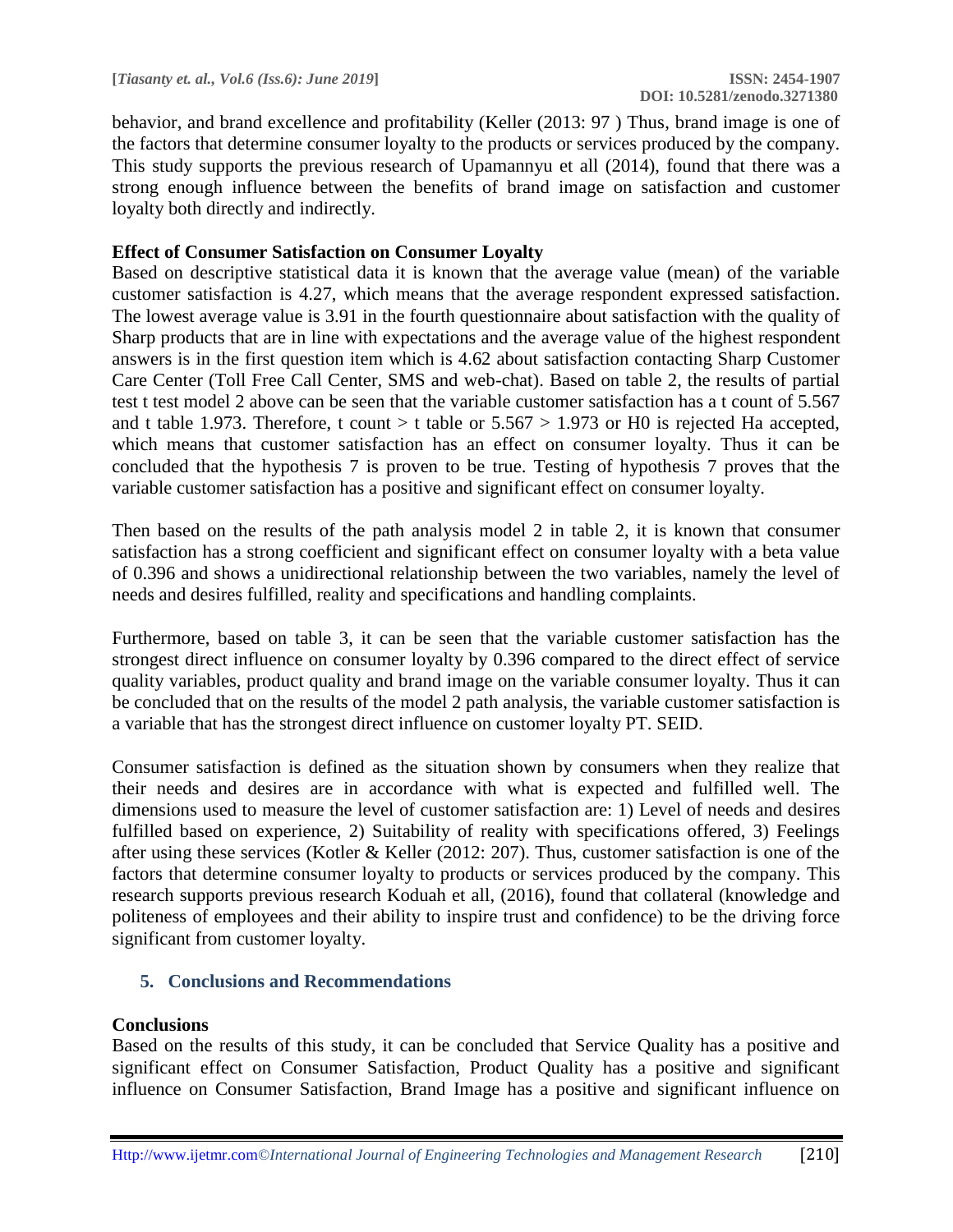Consumer Satisfaction, Service Quality has a positive and significant effect on Loyalty Consumer, Product Quality has a positive and significant influence on Consumer Loyalty, Brand Image has a positive and significant influence on Consumer Loyalty, Consumer Satisfaction has a positive and significant influence on Consumer Loyalty

#### **Recommendations**

Based on the results of this study, it is recommended that PT. Sharp Electronics Indonesia to do the following: 1) Increase the availability of spare parts for LCD televisions according to consumer needs. 2) Improve the ability or skill of officers in carrying out the speed and accuracy in the improvement of consumer LCD television products. 3) Improve the sound quality (audio) of LCD TV television products according to the needs and expectations of consumers. 4) Improve the features of LCD TV television products with more complete and diverse features. 5) Add color variations to LCD television products. 6) Improve the image of the brand as a brand that prioritizes product quality. 7) Increase consumer satisfaction with the quality of LCD products. In further research, it is recommended to use other variables that affect consumer satisfaction and loyalty such as product prices, selling ability, and others. Research is recommended for similar companies to get comprehensive research results.

#### **References**

- [1] Areeba Imtiaz Hussain. "The Impact of Service Quality and Its Dimensions on Customer Satisfaction: A Case of Commercial Banking Sector of Karachi", International Journal of Business Management, vol 3, issue 11, 2015, 13.
- [2] Canalini Yosep, Paulus Kindangen dan Ferdinand Tumewu. The Influence of Service Quality on Customer Satisfaction in Gran Puri Hotel Manado, Scientific Periodical Journal of Efficiency Volume 16 No.01, 2016, 82-83.
- [3] Diposurmarto, Ngadino S.Research and Applied Methodology.Jakarta: Wacana Media, 2012, 69.
- [4] Giovany. Variety of Research and Processing Models with SPSS / Editor.Yogyakarta: Andi Offset, 2017, 138.
- [5] Griffin, Jill. Customer Loyalty, Grow and Maintain Customer Loyalty. Translation Dwi Kartini Yahya. Jakarta: Erlangga, 2010, 130
- [6] Ghozali, Imam. Multivariate Analysis Application with IBM SPSS 23 Program (8th edition). Semarang: Badan Penerbit Universitas Diponegoro, 2016, 95.
- [7] Ignatius Herobe Widyananto dan Adi Nurmahdi Sirhan. Analysis of the Effect of Product Quality, Distribution and After-Sales Service on Customer Satisfaction Plastic Packaging Company PT. Jayatama Selaras. Jurnal MIX: Jurnal Ilmiah Manajemen vol.4 no.3, 2014, 295.
- [8] Kotler, Philip, dan Amstrong. Basic of marketing volume I, 12th Edition. Jakarta: Erlangga, 2012, 284
- [9] Kotler, Philip. & Gary Armstrong. Principle of Marketing, 15 the edition.New Jersey: Pearson Prentice Hall, 2014, 150, 233.
- [10] Lovelock, Christopher, Jochen Wirtz, & Jacky Mussry. Marketing Services 7 edition. Jakarta: Erlangga, 2011, 74.
- [11] Muhammad Ishtiaq Ishaq, Dr. Mazhar H. Bhutta, Dr. Asad Afzal Hamayun, Rizwan Qaiser Danish, Nazia Munazer Hussain. "Role of Corporate Image, Product Quality and Customer Value in Customer Loyalty: Intervening Effect of Customer Satisfaction", Journal of Basic and Applied Scientific Research, 2014.
- [12] Nischay Kumar Upamannyu., Shilpa Sankpal (2014). "Effect of Brand Image On Customer Satisfaction & Loyalty Intention And The Role Of Customer Satisfaction Between Brand Image And Loyalty Intention", Journal of Social Science Research, Vol.3, No.2, 2015, 283.